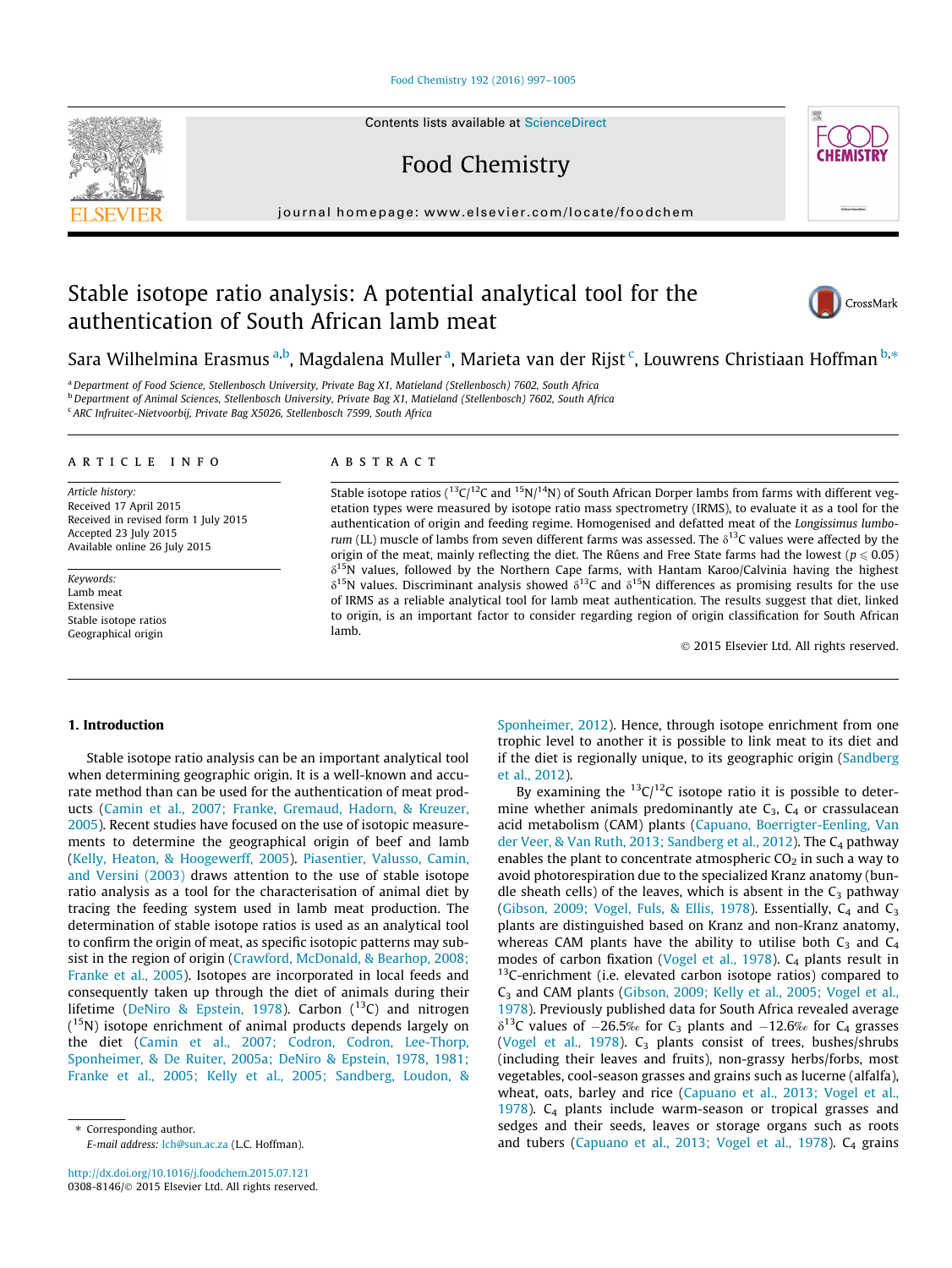include maize and millet. Succulents are typical CAM plants ([Vogel](#page-8-0) [et al., 1978\)](#page-8-0).

Nitrogen isotopes also provide some information about the animal's diet as the consumption of leguminous plants may decrease the  $\delta^{15}$ N values, while the application of organic fertilisers, domestic grazing and cultivation may result in an increase of  $\delta^{15}N$  values ([DeNiro & Epstein, 1981; Devincenzi, Delfosse, Andueza, Nabinger,](#page-7-0) [& Prache, 2014; Perini, Camin, Bontempo, Rossmann, & Piasentier,](#page-7-0) [2009; Piasentier et al., 2003; Sandberg et al., 2012](#page-7-0)). Not all leguminous plants may result in low  $\delta^{15}N$  values, since Senegalia nigrescens and Colophospermum mopane (common leguminous tree taxa of the savanna) have high  $\delta^{15}N$  values ([Codron, Codron,](#page-7-0) [Lee-Thorp, Sponheimer, & De Ruiter, 2005b\)](#page-7-0). Ratios within soils and plants also increase with decreasing rainfall (i.e. arid conditions) [\(Perini et al., 2009; Sandberg et al., 2012](#page-7-0)). The protein fraction of young and light lamb meat, raised on ewe's milk, may have the highest nitrogen isotope ratios as a result of  $15N$ -enrichment of the milk ([Perini et al., 2009\)](#page-7-0). However, such trophic level enrichment can vary and depend on the combination of the specific plant species, habitat and feeding regime at hand. An important aspect of the measurement of nitrogen isotopes is that different isotope signatures may exist in sheep fed the same diet in varying spatial scales ([DeNiro & Epstein, 1981; Perini et al., 2009; Piasentier](#page-7-0) [et al., 2003\)](#page-7-0). This enables the characterisation of meat obtained from different regions, although raised on the same diet.

In South Africa several extensive sheep grazing systems, varying on account of diet, exist. Karoo lamb, produced in the Karoo region and known for its specific regional qualities [\(Du Plessis & Du Rand,](#page-7-0) [2012; Weissnar & Du Rand, 2012\)](#page-7-0), is the most well-known. Consumers appreciate Karoo lamb for its quality and unique sensory characteristics (i.e. herbaceous aroma and flavour), which are believed to be attributed to the free-range conditions and the grazing on fragrant Karoo plants ([Estler, Milton, & Dean, 2006;](#page-7-0) [Weissnar & Du Rand, 2012\)](#page-7-0). The labelling of certified sheep meat and the associated premium price also indicate to consumers a superior quality. Sheep meat from the Karoo may be certified as Karoo Meat Of Origin through the certification scheme of the Karoo Development Foundation (KDF), South Africa. Certified meat is recognised by a mark placed on the packaging of the meat (Certified Karoo Meat of Origin). Other typical sheep grazing systems include sheep from the Swartland and Overberg regions in the Western Cape, sheep from the Kalahari, sheep raised on either the grasslands of the Free State or planted kikuyu/clover pastures of the South-Western Cape. Evaluating plant type intake is an important aspect of this research study, given the widely documented effect of diet on the sensory characteristics of sheep meat ([Almela et al., 2010; Resconi et al., 2010; Young, Lane, Priolo, &](#page-7-0) [Fraser, 2003\)](#page-7-0). The effect of diet is commonly being used in current marketing strategies as more emphasis is being placed on product qualities linked to the origin of meat. In South Africa, sheep meat are particularly promoted through labelling according to production practice, such as "free-range lamb", "certified natural lamb", or origin, such as ''Karoo lamb''. However, with these developments, the probability for opportunistic behaviour and false labelling increases. To ensure enforcement and better policing, the need exists to establish analytical tools for authentication. In keeping with current methods, a reasonable approach could be through the application of stable isotope ratio analysis; although there are currently no official methods in the field of food control for multi-element stable isotope analysis of animal products ([Camin](#page-7-0) [et al., 2007\)](#page-7-0).

There are currently no published results regarding the use of stable isotope ratios for the purpose of authenticating South African lamb. Hence, the stable isotope ratios of carbon and nitrogen were measured to provide an evaluation of the effectiveness of stable isotope ratio analysis as a potential tool for the authentication of origin and feeding regime of South African Dorper lamb from extensive grazing systems. It was important to determine whether lamb from different farms can be distinguished from one another based on its isotopic profile as dietary differences linked to the variation in vegetation within the regions is expected. It is also essential to establish the discriminative power of the isotope results. Lambs from farms within the Northern Cape, Western Cape and Free State provinces of South Africa were included in the study.

# 2. Materials and methods

### 2.1. Experimental layout and study farms

Seven farms, each unique in terms of its vegetation and the extensive grazing conditions, were selected for the purpose of the study ([Table 1\)](#page-2-0). Five farms were from the Northern Cape (CK, NK, HK/LO, KV, HK/CAL), one from the Western Cape (RU) and one from the Free State (FS). Ten slaughter ready Dorper lambs  $(n = 10)$  were sourced from each farm [\(Fig. 1](#page-2-0)). The selected farms are shown in [Fig. 1](#page-2-0).

#### 2.2. Northern Cape province

The Northern Cape covers the vast Karoo ecotype and is described as arid to hyper-arid with limited cropping potential ([Cloete & Olivier, 2010\)](#page-7-0). Sheep farming is practised in 82.0% of the province due to the limitation on alternative farming ventures. The Karoo constitutes the largest area of the province and features a variety of different vegetation types [\(Bramley, Bienabe, & Kirsten,](#page-7-0) [2009; Vorster & Roux, 1983\)](#page-7-0). The rainfall is low and varies from less than 200 mm or 201–400 mm to 401–600 mm per annum in some places, while droughts may also occur for several years on end ([Palmer & Ainslie, 2005\)](#page-7-0). During these periods of drought, the region's plant growth is greatly affected. The region has a low carrying capacity of less than one large stock unit per 40 ha, where the natural pasture for the lambs varies from grassy, dwarf shrublands (Nama-Karoo biome) to dwarf, succulent shrubs (succulent Karoo biome) [\(Acocks, 1988; Cloete & Olivier, 2010; Du](#page-7-0) [Plessis & Du Rand, 2012; Vorster & Roux, 1983](#page-7-0)). From the five farms selected within the Northern Cape: CK and NK fall in the Nama-Karoo biome, HK/LO and HK/CAL in the succulent Karoo biome and KV mainly in the fynbos biome [\(Fig. 1\)](#page-2-0).

#### 2.3. Western Cape province

The South African sheep industry comprises of either extensive or fairly intensive enterprises in the pasture-cropping regions and intensive horticultural areas of South Africa ([Cloete & Olivier,](#page-7-0) [2010\)](#page-7-0). The Swartland (western seaboard) and Overberg (southern seaboard) regions of the Western Cape have a typical Mediterranean climate, where sheep production is coordinated with winter grain cropping [\(Cloete & Olivier, 2010](#page-7-0)). In the Overberg region, lucerne/alfalfa (Medicago sativa) is typically cultivated in the pasture phase and serves as feed for sheep. Small grain stubble is another characteristic feed of the region, which may also form part of the diet ([Cloete & Olivier, 2010\)](#page-7-0). The lamb produced within this region is known as ''Rûens lamb'' (RU), where the typical diet of the sheep associated with the region and traditional farming practises gives the lamb meat its unique sensory qualities. The sheep selected from a farm within the Overberg region was extensively raised on lucerne situated within the fynbos biome and known as the Rûens shale renosterveld  $(Fig. 1)$ .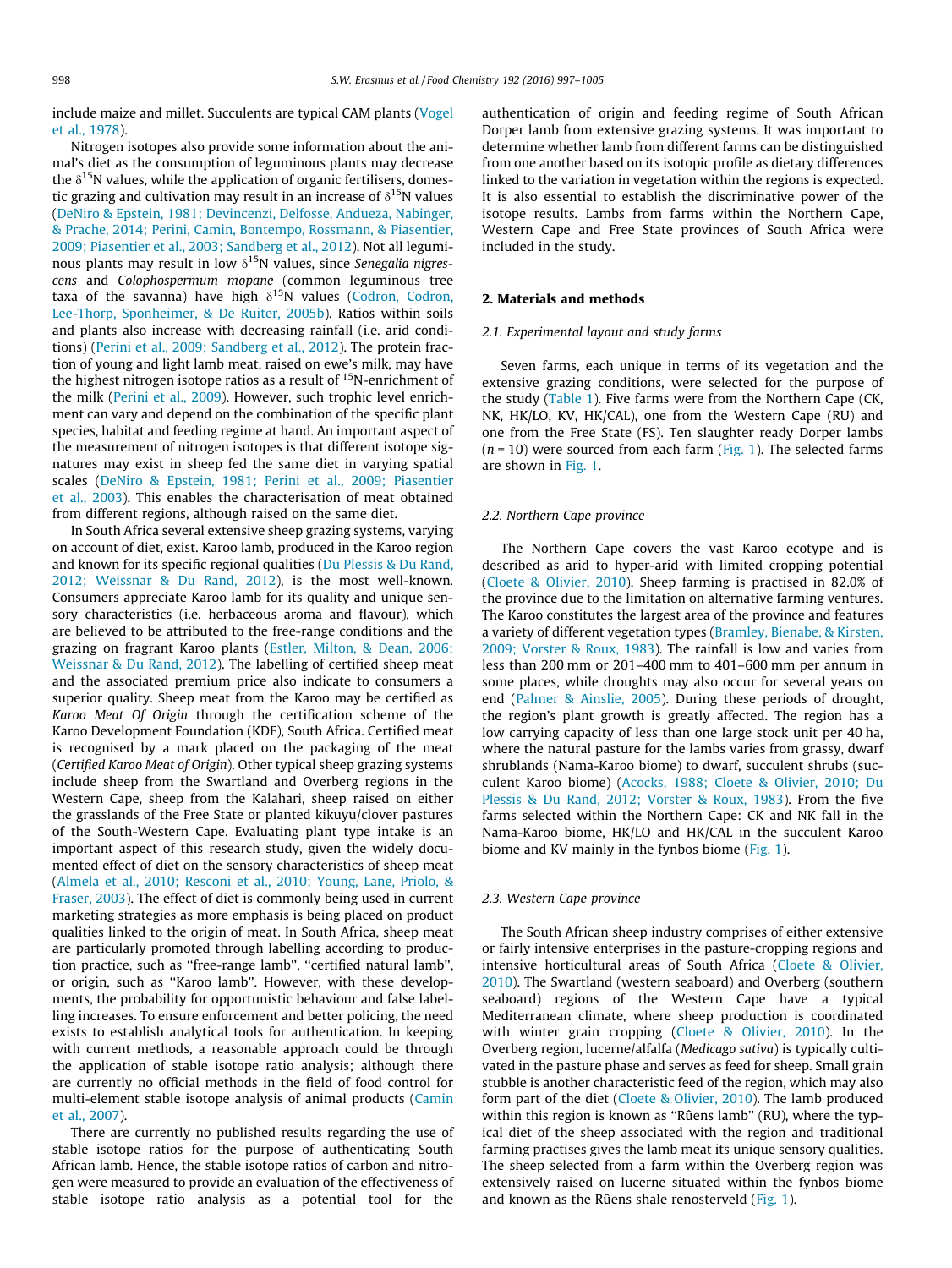<span id="page-2-0"></span>

| Table 1                                                                            |  |
|------------------------------------------------------------------------------------|--|
| Lamb farms selected for this study and the plant species collected from the farms. |  |

| Farm           | Area of<br>origin        | Code       | Carcass<br>classification (no.<br>of samples) | Plant species collected from area                                                                                                                                                                                                                                                                                                                           |         | Number of<br>species with<br>pathway <sup>a</sup> |   |
|----------------|--------------------------|------------|-----------------------------------------------|-------------------------------------------------------------------------------------------------------------------------------------------------------------------------------------------------------------------------------------------------------------------------------------------------------------------------------------------------------------|---------|---------------------------------------------------|---|
|                |                          |            |                                               |                                                                                                                                                                                                                                                                                                                                                             | $C_{3}$ | CAM                                               |   |
| Carnarvon      | Central<br>Karoo         | <b>CK</b>  | A2 $(n = 10)$                                 | Galenia sarcophylla; Lycium cinereum; Pentzia incana; Plinthus karrooicus; Ruschia<br>intricata; Salsola glabrescens; Stipagrostis ciliata; Stipagrostis obtusa                                                                                                                                                                                             | 4       |                                                   | 3 |
| Prieska        | <b>Northern</b><br>Karoo | NK         | A2 $(n = 10)$                                 | Eriocephalus ericoides; Felicia muricata; Fingerhuthia africana; Lycium cinereum; Pentzia<br>incana; Phaeoptilum spinosum; Psilocaulon absimile; Pteronia glauca; Rhigozum<br>trichotomum; Rosenia humilis; Ruschia intricata; Salsola aphylla; Salsola calluna; Salsola<br>tuberculata; Stipagrostis ciliata; Stipagrostis obtusa; Zygophyllum gilfillanii | 8       | 2                                                 |   |
| Loeriesfontein | Hantam<br>Karoo          | HK/<br>LO  | A2 $(n = 10)$                                 | Chrysanthemoides incana; Pentzia incana; Pteronia sordida; Salsola tuberculata; Stoeberia<br>beetzii; Tetragonia fruticosa; Zygophyllum lichtensteinianum                                                                                                                                                                                                   | 3       | $\mathcal{L}$                                     |   |
| Nieuwoudtville | Knersvlakte              | KV         | A2 $(n = 10)$                                 | Chaetobromus dregeanus; Ereiodium moschatum; Eriocephalus punctulatus; Galenia<br>africana; Lebeckia leipoldtiana; Medicago polymorpha; Nylandtia spinosa; Pentzia incana;<br>Wiborgia monoptera; Wiborgia sericea                                                                                                                                          | 9       | $\Omega$                                          |   |
| Calvinia       | Hantam<br>Karoo          | HK/<br>CAL | A2 $(n = 5)$<br>A3 $(n = 5)$                  | Chrysocoma ciliata; Drosanthemum hispidum; Eberlanzia ferox; Eriocephalus ericoides;<br>Justica orchioides; Lycium spp.; Mesembryanthemum vaginatum (Brownanthus or Ruschia<br>vaginatum); Pentzia incana; Pentzia sphaerocephala; Salsola calluna; Zygophyllum<br>lichtensteinianum                                                                        | 6       | 3                                                 |   |
| Swellendam     | Rûens                    | <b>RU</b>  | A2 $(n = 10)$                                 | Cynodon dactylon; Medicago sativa                                                                                                                                                                                                                                                                                                                           |         | 0                                                 |   |
| <b>Boshof</b>  | Free State               | <b>FS</b>  | A2 $(n = 10)$                                 | Aristida congesta subsp. congesta; Cynodon dactylon; Eragrostis lehmanniana; Eragrostis<br>superba; Fingerhuthia africana; Heteropogon contortus; Schmidtia kalihariensis; Themeda<br>triandra                                                                                                                                                              |         | $\Omega$                                          | 8 |

(No.) Number; A2: (A) no permanent incisor teeth, (2) fat depth measures 1.0–4.0 mm (lean); A3: (A) no permanent incisor teeth, (3) fat depth measures 4.1–7.0 mm (medium); The fat depth is measured between the 3rd and 4th lumbar vertebrae, 25 mm from the midline in sheep ([National Department of Agriculture \(NDA\), 1990\)](#page-7-0).<br><sup>a</sup> See Table S1 (supplementary material) for specific details



Fig. 1. Map of the different biomes related to the seven farms selected. (CK) Central Karoo; (NK) Northern Karoo; (HK/LO) Hantam Karoo/Loeriesfontein; (KV) Knersvlakte; (HK/CAL) Hantam Karoo/Calvinia; (RU) Rûens; (FS) Free State. Map supplied by Western Cape Department of Agriculture, South Africa [\(Mucina & Rutherford, 2006\)](#page-7-0).

#### 2.4. Free State province

Sheep farming is also practised extensively in the Free State grasslands region. This region consists of plains with summer rainfall [\(Cloete & Olivier, 2010](#page-7-0)). The vegetation of the farm selected (FS) mainly consisted of Kimberley thornveld (Savanna biome) and to a lesser extent that of the Western Free State clay grassland (grassland biome) [\(Cloete & Olivier, 2010\)](#page-7-0) (Fig. 1).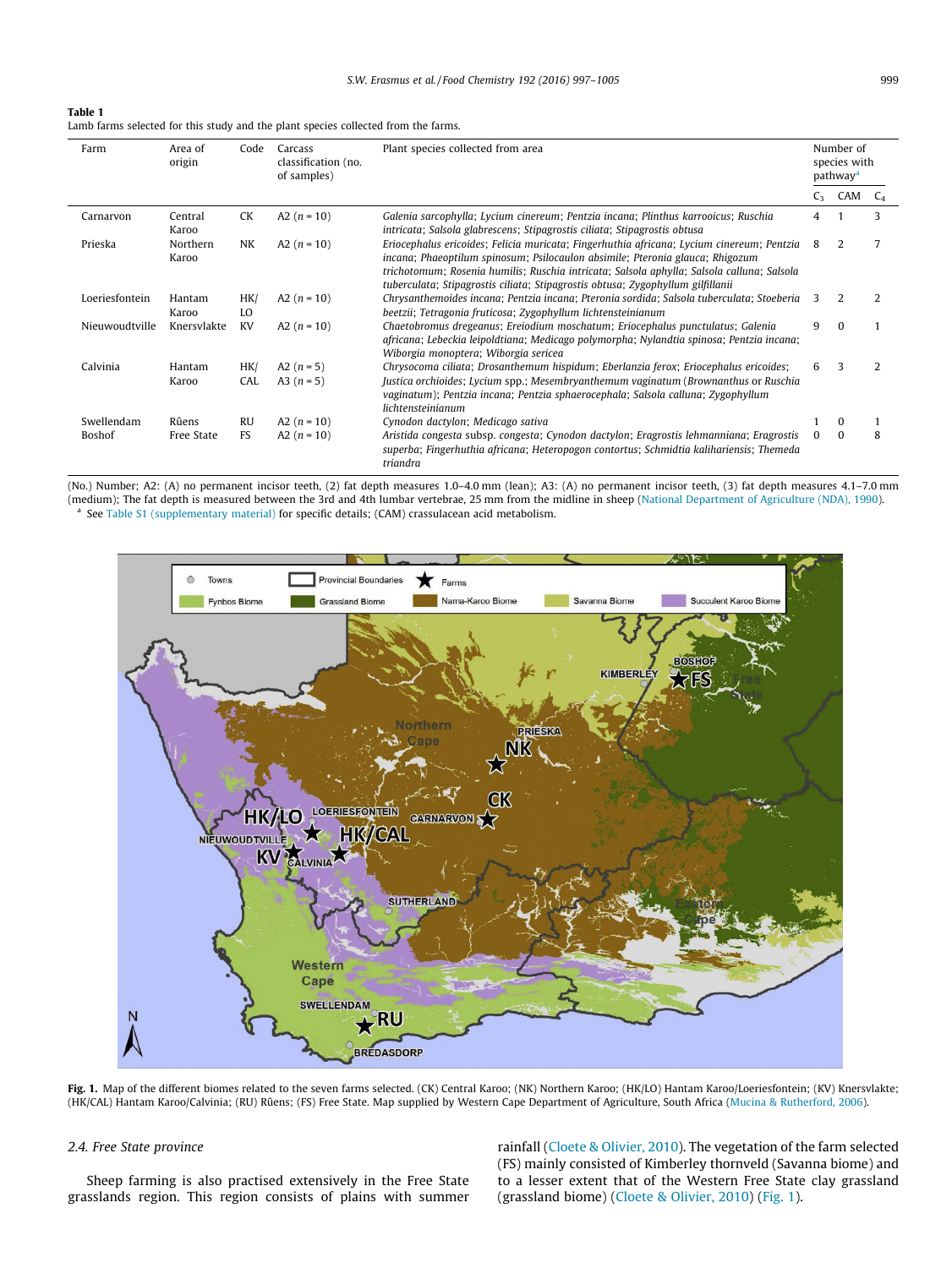#### 2.5. Plants

Lambs were raised extensively on natural vegetation within the vicinity of the farm. Plant samples were collected from the farms after the lambs were slaughtered. Plants were either collected from the field last grazed before slaughter or, in cases where the field was depleted, from a similar field (less than 1 km away). Sampling of plants from the vicinity grazed provides an indication of the diet of the animal, as the latter is largely dependent on animal behaviour and the availability of forage [\(Radloff, Van der Waal, & Bond, 2013\)](#page-7-0). The farmers confirmed the typical diet of the sheep. Within all farms the lambs were born and raised extensively within the borders of the farm. Plant species collected from the farms are listed in [Table 1](#page-2-0) and a more detailed description is provided as Supplementary data (Table S1). The number of species from the group with a specific pathway (i.e.  $C_3$ , CAM or  $C_4$ ) is also shown in [Table 1.](#page-2-0)

#### 2.6. Sample collection

The day before slaughter, lambs from each farm were transported to the nearest abattoir. Animals were slaughtered according to standard South African procedures and regulations ([National](#page-7-0) [Department of Agriculture \(NDA\), 2000](#page-7-0)). Variation among animals was reduced by randomly selecting ten carcasses according to age (class A, no permanent incisor teeth), fatness (class 2 or 3) and weight (less than 20 kg). In South Africa carcasses are classified according to age, fat, conformation and damage classes as described under the Product Standards Act No.119 of 1990 and its regulations ([National Department of Agriculture \(NDA\), 1990,](#page-7-0) [2006\)](#page-7-0). The degree of fatness is classified according to the amount of fat measured between the 3rd and 4th lumbar vertebrae, where class 2 carcasses measures 1.0–4.0 mm (lean) and class 3 measures 4.1–7.0 mm (medium fatness). Following slaughtering, the carcasses were cooled at 4  $\degree$ C for 24 h. The Longissimus thoracis et lumborum (LTL) muscles were excised from the left side of the carcasses. Subcutaneous fat and visible sinews were removed and the LTL divided so that the Longissimus lumborum (LL) was homogenised for stable isotope ratio analysis.

#### 2.7. Sample preparation

The fat of a 5-g homogenised meat sample was extracted [\(Lee,](#page-7-0) [Trevino, & Chaiyawat, 1996\)](#page-7-0). The meat was defatted to correct for variation in isotopic ratios between proteins and lipids due to the effect of the biochemical isotopic fractionation [\(Camin et al.,](#page-7-0) [2007\)](#page-7-0). As the lipid fraction contains little nitrogen, stable isotope analysis of meat was only conducted on the protein fraction ([Camin et al., 2007\)](#page-7-0). The protein residue was freeze–dried and finely ground into a homogenous powder using a pestle and mortar. Powdered meat samples were then vacuum sealed and stored at  $-20\,^{\circ}\textrm{C}$  until analysis.

#### 2.8. Isotope ratio analysis

Powdered meat samples were weighed into tin cups to an accuracy of 1 microgram and combusted individually in a Flash 2000 organic elemental analyser, and the resultant  $CO<sub>2</sub>$  and  $N<sub>2</sub>$  gas introduced to a isotopic mass spectrometer (Delta V Plus) using a Conflo IV gas control unit (Thermo Scientific, Bremen, Germany). Isotope ratios are expressed in the conventional delta  $(\delta)$  notation in parts per mil (‰) and correspond to Vienna PeeDee Belemnite (PDB) and nitrogen air  $(N_2)$  (internal standards) according to the following general formula:

$$
\delta\% = \frac{R_{sample} - R_{standard}}{R_{standard}} \times 1000\tag{1}
$$

where R represents the ratio between the abundant isotopes i.e.  $13C^{12}$ C and  $15N^{14}$ N. Standard deviations of repeated measurements of in-house standards were less than 0.25‰. The in-house standards used were: choc, a commercial chocolate/egg mixture; sucrose, Australian National University (ANU) sucrose; Valine, DL-valine purchased from Sigma; MG (Merck Gel), a proteinaceous gel produced by Merck; and Seal, which is a seal bone crushed, demineralised and dissolved in acid, and then reconstituted in gel form. All in-house standards were calibrated against the International Atomic Energy Agency (IAEA) standards. PDB has relatively more  $^{13}$ C than most of the terrestrial biosphere [\(Sandberg et al., 2012\)](#page-8-0). Accordingly, the tissues of plants and animals have negative  $\delta^{13}$ C values.

# 2.9. Statistical analysis

Statistical analysis of data was performed using GLM (General Linear Models) procedure of SAS™ statistical software (Statistical Analysis System, Version, 9.2, 2006, SAS Institute Inc., Cary, NC) for analysis of variance (ANOVA) and XLSTAT<sup>®</sup> statistical software (Version 2014.2.03; Addinsoft, New York, NY) for the multivariate statistical analysis. Pre-processing of the data involved using the Shapiro–Wilk test to test for deviation from normality ([Shapiro &](#page-8-0) [Wilk, 1965](#page-8-0)). When the deviation from normality was significant ( $p \le 0.05$ ) the outliers in the data were identified and removed until the data was normal or symmetrically distributed. Following the confirmation of normality of the data, one-way ANOVA was carried out for each stable isotope ratio with farm as factor. Fisher's Least Significant Differences (LSD) was calculated at a 5% significance level to compare farm means. A probability level of 5% was considered significant for all the significance tests. Multivariate statistical techniques were used to find significant patterns and associations in the collected data. Discriminant analysis (DA) was carried out to determine whether lamb meat from the different farms could be mathematically distinguished on the basis of its stable isotope ratios. Farm separation was described and elucidated by means of linear functions of the variables (discriminant functions) that best separated farms, using the first six observations from each farm as a training set. The model was then validated using leave-N-out (LNO) cross-validation by using the last four observations from each farm as a test set. The grouping of the farms in separate clusters, on the basis of their meat stable isotope ratios, was performed applying Ward's hierarchical clustering technique [\(Ward, 1963](#page-8-0)). This technique clusters animals into smaller numbers of mutually exclusive groups, each having members that are similar with respect to specified characteristics.

#### 3. Results and discussion

On the basis of production, seven groups (farms) of different geographic origin can be identified. Farms can further be divided in three groups based on diet ([Table 2](#page-4-0)). Lamb from the Northern Cape were mainly raised on Karoo bushes/shrubs and grasses (CK, NK, HK/LO, KV, HK/CAL), while lamb from the Western Cape and Free State were raised on lucerne/alfalfa (M. sativa) (RU) and grass (FS), respectively [\(Table 2](#page-4-0)). It is important to note that although one would expect the isotopic differences of the plants to be exactly replicated in the tissues of animals living on these plants; this is not the case as isotope fractionation takes place during metabolism and results in varying isotope ratios between different tissues of the animal [\(Vogel et al., 1978\)](#page-8-0). Therefore, for the purpose of this study only the protein fraction was used (i.e. defatted meat).

#### 3.1. Variability of meat stable isotope ratios

Mean values of the  ${}^{13}C/{}^{12}C$  and  ${}^{15}N/{}^{14}N$  isotope ratios of meat protein are shown in [Table 2](#page-4-0). The  $\delta^{13}$ C values are affected by the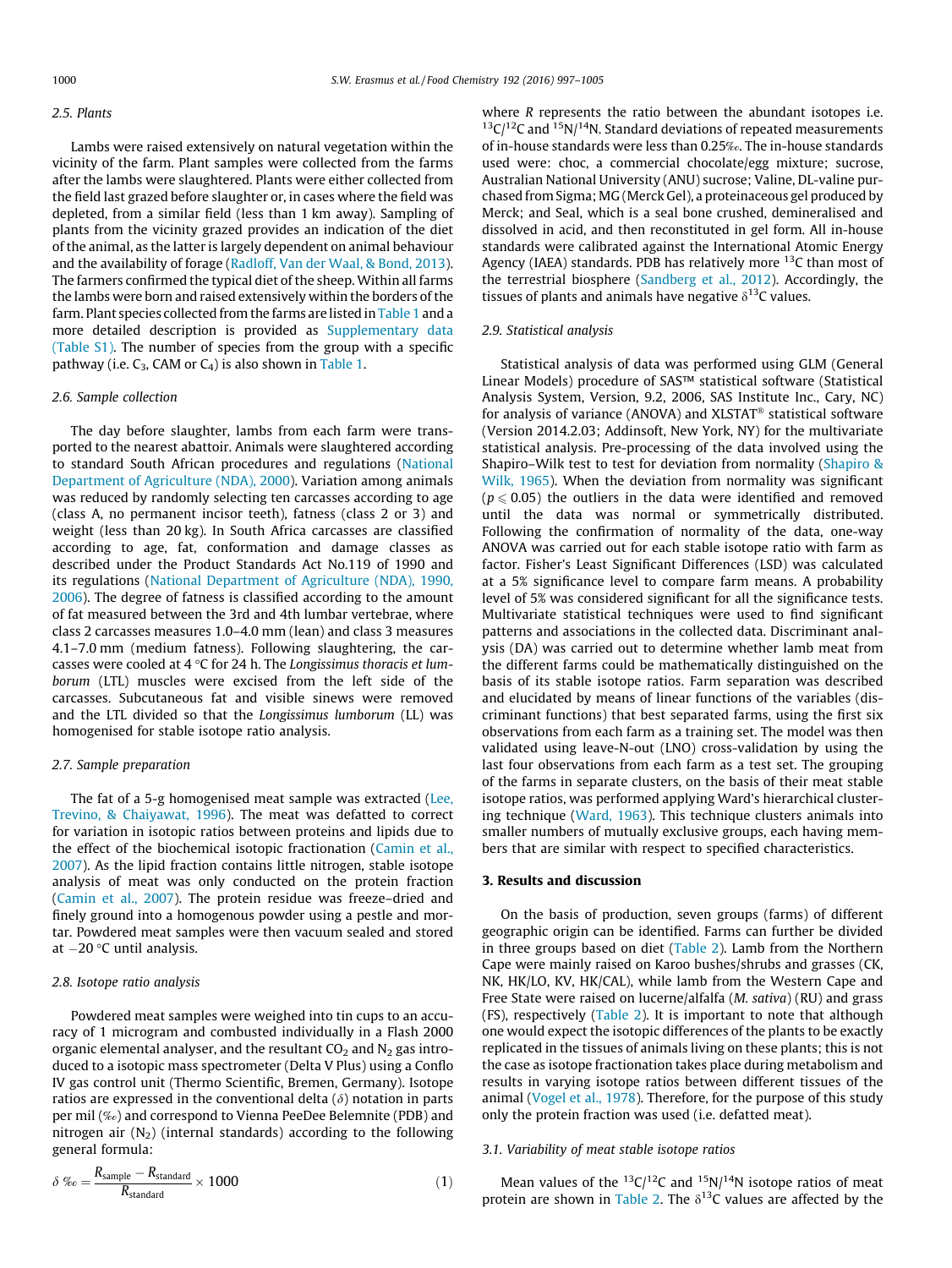| I<br><b>STEP</b><br><b>STEP</b> |  |
|---------------------------------|--|

<span id="page-4-0"></span>

| ×.<br>۰. |  |
|----------|--|
|----------|--|

|  | The means (±SD) of $\delta^{13}$ C and $\delta^{15}$ N values (in ‰, relative to the PeeDee Belemnite and atmospheric N <sub>2</sub> standards, respectively) of lamb meat from different farms. |
|--|--------------------------------------------------------------------------------------------------------------------------------------------------------------------------------------------------|
|--|--------------------------------------------------------------------------------------------------------------------------------------------------------------------------------------------------|

| Code            | Diet                    |    | $\delta^{13}C$ (%e)      | $\delta^{15}$ N (%e)       |
|-----------------|-------------------------|----|--------------------------|----------------------------|
| СK              | Shrubs/bushes and grass | 10 | $-19.6^{\circ} \pm 1.07$ | $8.9^{\circ} \pm 0.41$     |
| NK              | Shrubs/bushes and grass | 10 | $-20.1^{\circ} \pm 0.82$ | $12.1^{\text{f}} \pm 0.80$ |
| HK/LO           | Shrubs/bushes and grass | 10 | $-18.7^{\rm d} \pm 0.47$ | $10.3^e \pm 0.22$          |
| KV              | Shrubs/bushes and grass | 10 | $-24.3^{\circ} \pm 0.24$ | $9.5^{\rm d}$ ± 0.26       |
| HK/CAL          | Shrubs/bushes and grass | 10 | $-22.9^b \pm 0.41$       | $12.9^g \pm 0.56$          |
| RU              | Lucerne/alfalfa         | 10 | $-22.7^{\rm b} \pm 0.20$ | $6.7^{\rm a} \pm 0.36$     |
| FS              | Grass                   | 10 | $-15.8^e \pm 1.16$       | $8.2^{\rm b}$ ± 0.45       |
| $LSD(p = 0.05)$ |                         |    | 0.65                     | 0.43                       |

(SD) Standard deviation; (n) number of samples (animals); (CK) Central Karoo; (NK) Northern Karoo; (HK/LO) Hantam Karoo/Loeriesfontein; (KV) Knersvlakte; (HK/CAL) Hantam Karoo/Calvinia;(RU) Rûens; (FS) Free-State; (LSD) Least Significant Difference; a-gValues in the same column for  $\delta^{13}C$  and  $\delta^{15}N$  with different superscripts are significantly different ( $p \le 0.05$ ).

origin of the meat, mainly reflecting the diet. KV had the lowest and significant ( $p \leqslant 0.05$ )  $\delta^{13}$ C value ( $-24.3 \pm 0.24$ %), followed by HK/CAL (–22.9 ± 0.41‰) and RU (–22.7 ± 0.20‰), which did not differ from each other (Table 2). The Free State lamb (FS) had the least negative  $\delta^{13}$ C value ( $-15.8 \pm 1.16\%$ c) (Table 2). It is known that the carbon isotope ratio is largely influenced by the amount of  $C_3$  and  $C_4$  plant material incorporated into the animal's diet. The  $C_3$ -pathway (typical of temperate pasture plants) causes a large change in the carbon isotope proportions relative to atmospheric carbon dioxide ([Piasentier et al., 2003\)](#page-7-0). However, the  $C_4$ -pathway (typical of tropical plants) incorporates more  $^{13}C$  and results in a smaller change i.e. less negative  $\delta^{13}$ C values. Hence,  $C_4$  plants have higher <sup>13</sup>C/<sup>12</sup>C ratios in their tissues compared to C3 plants ([Gibson, 2009; Vogel et al., 1978\)](#page-7-0). The same difference in  ${}^{13}C/{}^{12}C$  ratios is recorded in the tissues of the animals raised on  $C_3$  and  $C_4$  plants, respectively [\(Codron, Codron, Sponheimer,](#page-7-0) [2005](#page-7-0)). [Perini et al. \(2009\)](#page-7-0) found that lambs predominantly fed forage have the lowest (most negative)  $\delta^{13}$ C values, while those which had concentrates included in their diets had less negative values. This is attributed to the use of grains and by-products of maize (a  $C_4$  plant) in the concentrates. A similar  $^{13}$ C-enrichment was reported for lambs fed milk ([Camin et al., 2007](#page-7-0)).

The  $\delta^{13}$ C values reported in Table 2 for the Western Cape (RU) and Free State farms (FS) are similar to the  $\delta^{13}$ C values reported by Codron et al.  $(2005b)$  for lucerne/alfalfa  $(C_3$  plant) diet  $(-26.8\%)$  and Bermuda grass (C $_4$  plant) diet ( $-13.6\%$ ), respectively. Given that the RU lambs were raised on lucerne/alfalfa and the FS lamb on grass, the  $\delta^{13}$ C values of the meat are similar to that of the diet. Hence, one can assume that the carbon isotope ratios expressed in the meat is representative of the diet of the animal. Although [Codron et al. \(2005b\)](#page-7-0) determined the carbon isotope ratios of the faeces and not of the meat, they also established a direct link between diet and the faeces with some discrimination resulting in lower faecal  $\delta^{13}$ C values. Typically, pure grazer animals consuming  $C_4$  plants had the highest  $\delta^{13}$ C values (-14.7 to  $-13.5\%$ ), while browsers consuming  $C_3$  plants had the lowest ( $-27.2$  to  $-26.2\%$ ) and mixed-feeders consuming both C<sub>4</sub> and C<sub>3</sub> plants had intermediate values (–23.0 to –19.0‰) [\(Codron,](#page-7-0) [Codron, Sponheimer, 2005\)](#page-7-0). Similarly, [Vogel et al. \(1978\)](#page-8-0) found  $C_3$  plants to have  $\delta^{13}$ C values more negative than  $-20\%$  and  $C_4$ plants more positive than –16‰. Following these findings and the results presented in Table 2 in combination with the plants collected from the different areas [\(Table 1](#page-2-0)), one can interpret the results in a similar manner.

The CK and NK farms had intermediate  $\delta^{13}$ C values (not significantly different) (Table 2), which is expected as the plants collected from the areas included both  $C_3$  and  $C_4$  plants ([Table 1\)](#page-2-0). The Dorper is known to be a more general or non-selective grazer, focussing on the woody plant types of the veld, such as Karoo bushes, trees and shrubs ([Du Toit, 1998\)](#page-7-0). However, they do graze sparingly on the latter if there are still soft forages available in the veld. Soft forage may consist of perennial grasses known to be very palatable grazing plants [\(Acocks, 1988](#page-7-0)). Hence, the main contributor towards the increase in  $\delta^{13}$ C values of CK and NK is likely to be the  $C_4$  grass species, such as Fingerhuthia africana, Stipagrostis ciliata and Stipagrostis obtusa [\(Table 1\)](#page-2-0). Karoo bushes are mostly consumed during winter and times of drought when the perennial grasses are depleted [\(Acocks, 1988](#page-7-0)). Similarly, [Radloff et al. \(2013\)](#page-7-0) reported that the dietary intake of cattle is largely dependent on the forage conditions to which they are exposed to. Cattle, typically considered grazers, would increase their browse intake to compensate for the decrease in grass quality during the late dry season.

HK/LO had slightly higher  $\delta^{13}$ C values than that of CK and NK, differing significantly from the rest ( $p \le 0.05$ ) (Table 2). Although the plants collected from the HK/LO area did not include  $C_4$  grass species, CAM plants (Stoeberia beetzii and Tetragonia fruticosa) were prevalent in the area and these are known to have intermediate  $\delta^{13}$ C values ([Table 1](#page-2-0)) [\(Capuano et al., 2013; Codron, Codron,](#page-7-0) [Sponheimer, 2005\)](#page-7-0). The plants collected from the HK/CAL farm mainly included C<sub>3</sub> Karoo bushes/shrubs (Chrysocoma ciliata, Eriocephalus ericoides, Justica orchioides, Lycium spp., Pentzia incana and Pentzia sphaerocephala) and some succulents (Drosanthemum hispidum, Eberlanzia ferox and Mesembryanthemum vaginatum) known to provide negative and intermediate  $\delta^{13}$ C values, respectively ([Table 1](#page-2-0)) [\(Capuano et al., 2013\)](#page-7-0). As a result the HK/CAL lamb had low  $\delta^{13}$ C values (Table 2). Vogel (1978) reported similar results with lower <sup>13</sup>C values for springbok living on Karoo bushes/shrubs from the Northern Cape compared to those consuming more grass from Namibia. In contrast, HK/CAL lamb had the highest  $\delta^{15}N$  value  $(12.9 \pm 0.56\%)$ .

Environmental parameters such as climate and soil condition are known to influence the  $15N$  content of feed, which in turn affects the  $\delta^{15}N$  values of the products produced from it. Furthermore, organic fertilisers increase the  $15N$  level of nitrogen compounds of soil and plants, whereas the presence of legumes has the opposite effect on grassland  $^{15}$ N-content, because it uses the nitrogen in the air as a nitrogen source ([DeNiro & Epstein,](#page-7-0) [1981; Perini et al., 2009; Piasentier et al., 2003\)](#page-7-0). [Perini et al.](#page-7-0) [\(2009\)](#page-7-0) proposed that an increase in the  $\delta^{15}$ N values of lamb meat could be due to the application of organic fertilisers or linked to arid conditions of the production site. Hence, the high  $\delta^{15}N$  values for HK/CAL are likely due to the arid conditions of the farm. Another contributor towards 15N-enrichment could also be the prevalence of CAM plants, as [Codron et al. \(2005a\)](#page-7-0) observed the highest  $\delta^{15}N$  values for succulents. Conversely [Devincenzi et al.](#page-7-0) [\(2014\)](#page-7-0) found that  $\delta^{15}N$  decreased linearly with the proportion of legume in the diet of lambs. This is likely the reason for the decrease in  $\delta^{15}N$  values for KV (9.5 ± 0.26‰) (Table 2). The plants collected from the KV farm included several of these leguminous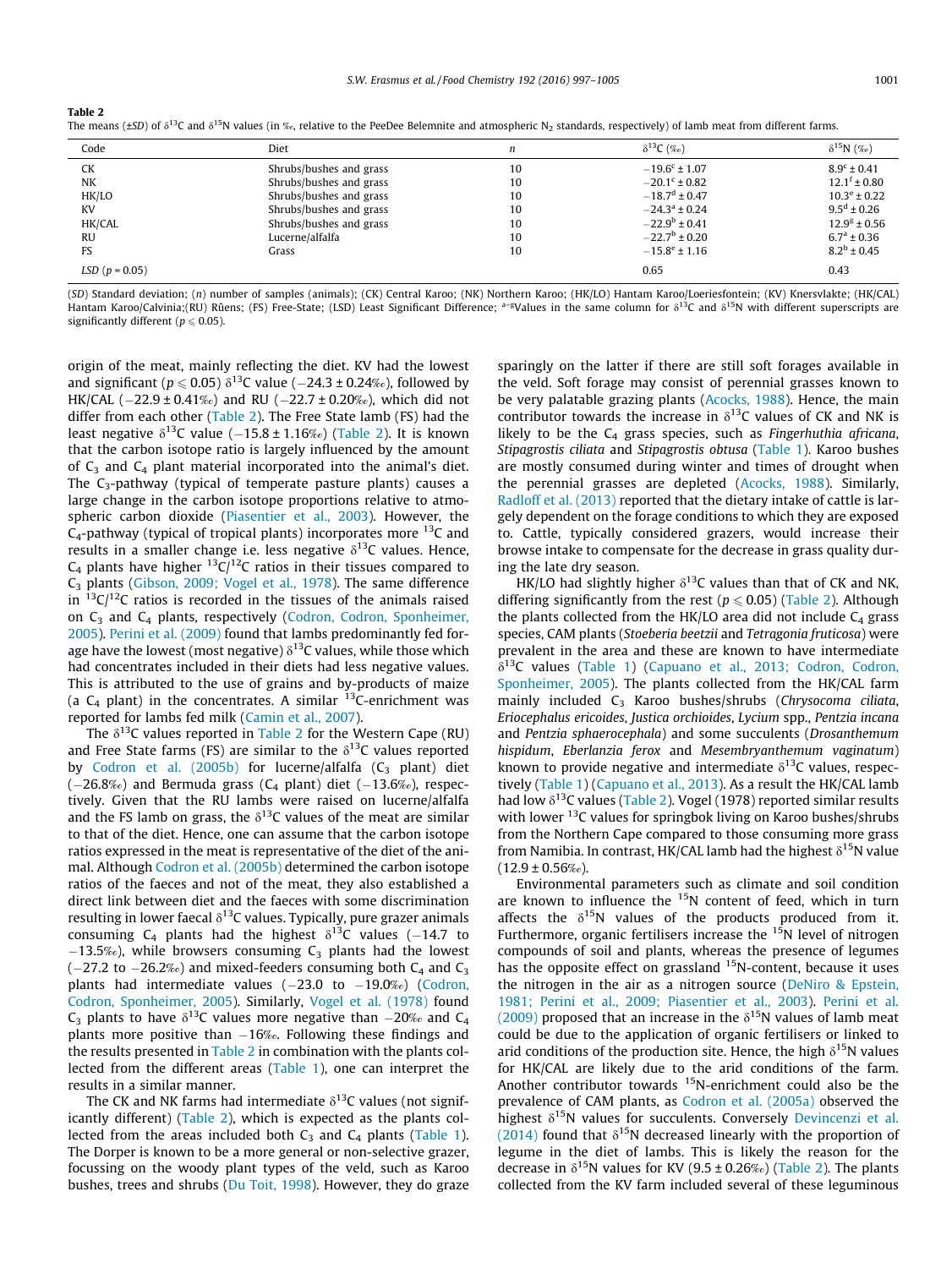plant species, such as Lebeckia leipoldtiana; Wiborgia monoptera and Wiborgia sericea ([Table 1](#page-2-0)).

[Piasentier et al. \(2003\)](#page-7-0) found differences in the  $\delta^{15}N$  values of lamb meat fed similar diets, but in different countries. Therefore, the different  $\delta^{15}N$  values for the lamb meat of the various farms were expected ([Table 2](#page-4-0)). This was specifically related to lamb from the Northern Cape, which is produced on typical Karoo plants, which vary depending on the origin within the region. In fact, the lamb from the Western Cape and Free State farms (RU and FS) had the lowest ( $p \le 0.05$ )  $\delta^{15}$ N values, followed by the Northern Cape farms (CK, KV, HK/LO, NK and HK/CAL), HK/CAL having the highest  $\delta^{15}N$  value. Overall  $\delta^{15}N$  values showed the clearest discrimination between farms in the stable isotope ratios examined, as a result of low within-group (animal to animal) variation and the greatest between-farm variability ([Table 2\)](#page-4-0). According to [Piasentier et al. \(2003\),](#page-7-0) the reported  $\delta^{15}N$  values were not indicative of a specific region as distant regions might be similar. This was also evident in the current study as farms largely varying in diet and location had similar values such as CK  $(8.9 \pm 0.41)$  and FS  $(8.2 \pm 0.45)$  [\(Table 2\)](#page-4-0).

# 3.2. Discriminating geographical origin from meat stable isotope ratios

Discriminant analysis (DA) was performed to test if the stable isotope ratios in lamb meat could discriminate the different farms of origin. The results are reported in Table 3 as the number and percentage of correctly classified observations. The stable isotope ratios allowed 97.62% correct classification of the meat samples for the estimation model and 96.43% for the validation model (Table 3). With the exception of CK, all the meat samples were 100% correctly classified (Table 3). The 25% misclassification of the CK is a result of the variation in  $\delta^{13}$ C and  $\delta^{15}$ N values between animals sourced from the CK area. The results obtained for the classification of lamb meat according to farm of origin confirm the potential of using stable isotope ratio analysis as a tool for the characterisation of the origin of meat, i.e. the authentication of farm of origin lamb meat and its traceability linked to a diet typical of the defined region.

Ward's hierarchical clustering technique ([Ward, 1963\)](#page-8-0) was applied for grouping farms based on the dissimilarities in the stable isotope ratio values of the meat samples. During the clustering process samples, which minimise the agglomeration criterion, are clustered together. A binary clustering tree (dendrogram), whose root is the class that contains all the samples, is produced by all the succeeding clustering processes. The dendrogram of the clustering is provided as Supplementary Data (Fig. S1). Six classes were identified and the resulting classification sample codes used as observation labels in the DA plot.

The DA plots of the observations (labelled according to Ward's clusters) and loadings on the linear discriminant function scores are illustrated in [Fig. 2](#page-6-0). The DA plots were used to visualise the grouping of observations within each farm of origin and the separation between farms of origin. The DA plots confirm that the farms of origin are very well discriminated on the axes extracted from the stable isotope ratios. In fact, [Fig. 2](#page-6-0)b shows that both  $\delta^{13}C$  and  $\delta^{15}N$ values influence the location of samples along the axes. NK, HK/CAL and KV associate with higher  $\delta^{15}N$  values, while RU, FS, CK and HK/LO associate with less negative  $\delta^{13}$ C values. [Fig. 2](#page-6-0)a also indicates that the seven farms of origin could be classified in six clusters. Each farm was assigned to its own cluster, except for CK and HK/LO which were clustered together (cluster 3) [\(Fig. 2a](#page-6-0)). CK and FS had the most variable  $\delta^{13}$ C values, where the isotope ratios of some of the individual animals were far from the mean of the group ([Fig. 2a](#page-6-0) and b). Such variation is likely, as the amount and type of plant species consumed by individual animals is a complex behavioural act influenced by various factors ([Holechek, Vavra, &](#page-7-0) [Pieper, 1982](#page-7-0)). Three of the ten CK samples were also assigned to different clusters, two to cluster 2 (FS) and one to cluster 4 (NK) ([Fig. 2](#page-6-0)a). The other Northern Cape farms (CK, NK and HK/LO) grouped more to the middle of the graph  $(Fig, 2)$ ; hence, having lower  $\delta^{15}$ N values combined with less negative  $\delta^{13}$ C values ([Fig. 2](#page-6-0)b). Some of the plants collected from the farms, apart from that of HK/LO, included  $C_4$  grasses, a likely cause of increase in  $\delta^{13}$ C values ([Table 1](#page-2-0)). C<sub>4</sub> grasses have carbon isotope ratios ranging from  $-9\%$  to  $-18\%$  [\(Gibson, 2009](#page-7-0)). Although the HK/LO production area did not feature any of such grasses, it did have various succulent CAM plant species ([Table 1\)](#page-2-0). As CAM plants result in intermediate  $\delta^{13}$ C values, a high inclusion in the diet could increase the  $\delta^{13}$ C values ([Capuano et al., 2013](#page-7-0)).

Given the assumed similarity in diets between HK/CAL and HK/LO one expected the  $\delta^{13}$ C values to group closely. However, the results showed a different grouping, with HK/LO closer to the combined carbon and nitrogen isotope ratios of CK and NK ([Fig. 2a](#page-6-0)), suggesting that the HK/CAL lambs consumed more

Table 3

Classification of individual lamb meat samples, on the basis of stable isotope ratios ( $\delta^{13}C$  and  $\delta^{15}N$ ) and percentage of observations correctly classified.

| Model                  | Actual origin | Classified origin <sup>a</sup> |     |       |          |              |           |          |                    |
|------------------------|---------------|--------------------------------|-----|-------|----------|--------------|-----------|----------|--------------------|
|                        |               | CK                             | NK  | HK/LO | kV       | HK/CAL       | <b>RU</b> | FS       | Total              |
| Estimation             | <b>CK</b>     |                                | O   | 0     | $\Omega$ | $\Omega$     | 0         |          | հ                  |
|                        | NK            |                                |     |       |          |              |           |          |                    |
|                        | HK/LO         |                                |     | 6     |          |              | O         |          |                    |
|                        | <b>KV</b>     |                                |     |       | 6        | 0            | O         |          |                    |
|                        | HK/CAL        |                                |     |       |          | b            | 0         |          |                    |
|                        | <b>RU</b>     |                                |     |       |          | 0            | h         |          |                    |
|                        | FS            | 0                              | 0   | 0     | 0        | 0            | 0         | 6        | 6                  |
| % Correctly classified |               | 83.33                          | 100 | 100   | 100      | 100          | 100       | 100      | 97.62 <sup>b</sup> |
| Validation             | <b>CK</b>     | 3                              |     | 0     | 0        | $\mathbf{0}$ | 0         | $\Omega$ |                    |
|                        | <b>NK</b>     |                                |     |       |          |              |           |          |                    |
|                        | HK/LO         |                                |     |       |          |              |           |          |                    |
|                        | <b>KV</b>     | O                              |     |       |          | 0            | o         |          |                    |
|                        | HK/CAL        | O                              |     |       | 0        | 4            |           |          |                    |
|                        | <b>RU</b>     |                                |     |       | O        | 0            |           | O        |                    |
|                        | <b>FS</b>     | O                              | n   | 0     | 0        | 0            | 0         | 4        |                    |
| % Correctly classified |               | 75.00                          | 100 | 100   | 100      | 100          | 100       | 100      | 96.43 <sup>c</sup> |

<sup>a</sup> The number of correctly classified observations are tabulated diagonally.

<sup>b</sup> 97.6% of the observations for the estimation model correctly classified.

<sup>c</sup> 96.4% of the observations for the validation correctly classified; (CK) Central Karoo; (NK) Northern Karoo; (HK/LO) Hantam Karoo/Loeriesfontein; (KV) Knersvlakte; (HK/ CAL) Hantam Karoo/Calvinia;(RU) Rûens; (FS) Free-State.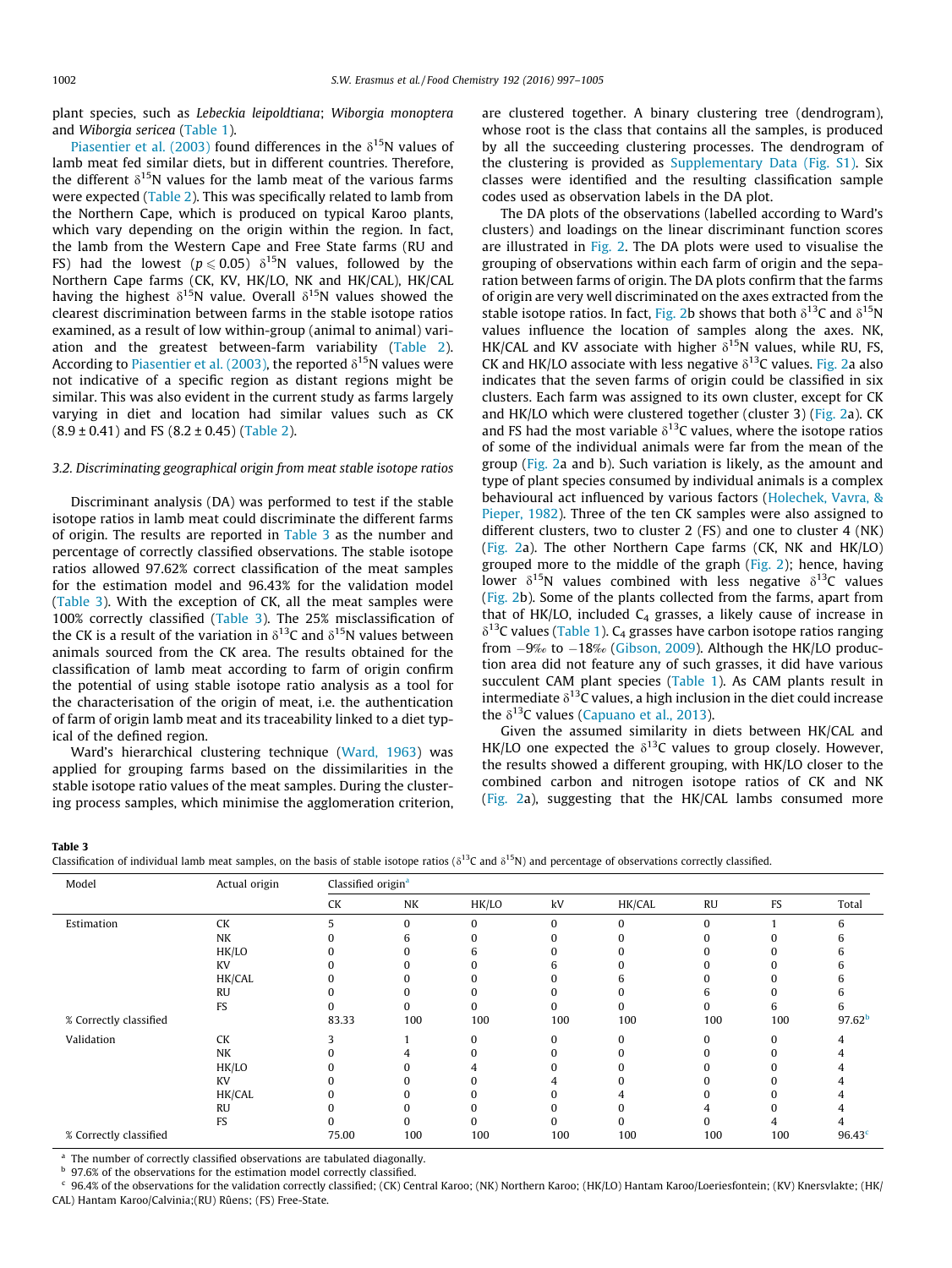<span id="page-6-0"></span>



**Fig. 2.** Discriminant analysis (DA) plot (a) and DA variable loadings plot (b) of the linear discriminant function scores on stable isotope ratios (8<sup>13</sup>C and 8<sup>15</sup>N) in lamb meat for the grouping of observations from different farms, using Ward cluster numbers (1–6) as observation labels. (LD) Linear Discriminant Score; (RU) Rûens; (FS) Free-State; (CK) Central Karoo; (HK/LO) Hantam Karoo/Loeriesfontein; (NK) Northern Karoo; (HK/CAL) Hantam Karoo/Calvinia; (KV) Knersvlakte.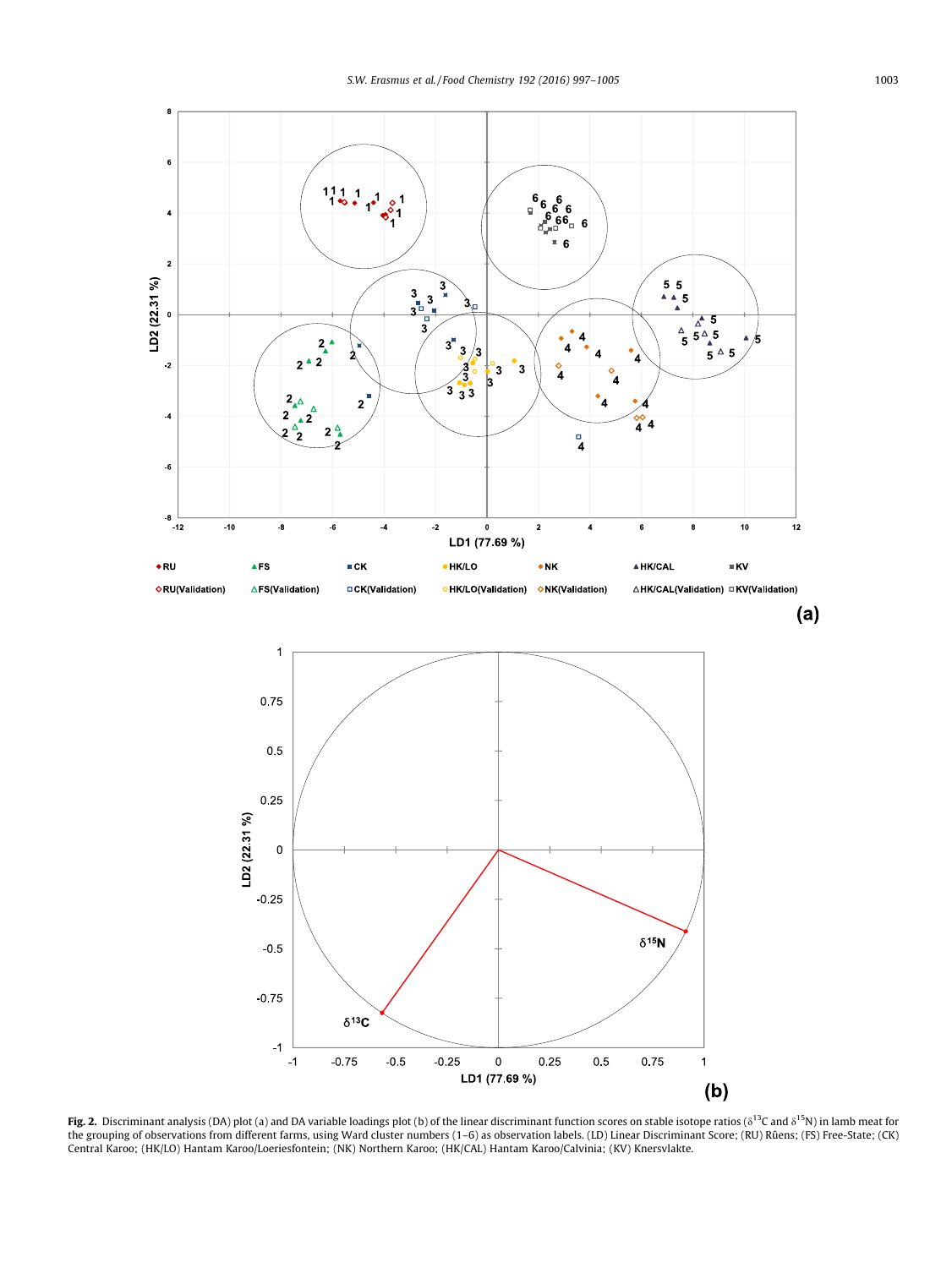<span id="page-7-0"></span>Karoo bushes/shrubs compared to that of HK/LO and in effect also to that of the other areas. A more accurate approach to confirm the composition of the diet would be to identify the exact plant species consumed, by using techniques such as micro-histological analysis of the faeces (Holechek et al., 1982). Unfortunately such an approach was out of the scope of the current study, but for future work it would provide valuable information regarding the effect of diet on the isotope ratios of the meat. Although carbon and nitrogen isotopes allowed a good discrimination between farms, the use of other isotopes (i.e.  ${}^{2}$ H,  ${}^{18}$ O and  ${}^{34}$ S) has the potential to provide an additional level of geographical resolution (Crawford et al., 2008; Kelly et al., 2005). For instance, Perini et al. (2009) explored the use of several isotopes (<sup>2</sup>H, <sup>13</sup>C, <sup>15</sup>N, <sup>18</sup>O and <sup>34</sup>S) as an effective tool to trace the geographical origin and diet of lambs.

## 4. Conclusions

The study proved that stable isotope ratio analysis of meat is a promising tool to evaluate extensive meat production associated with type of diet of which the  $^{13}$ C isotope are particularly useful for indicating dietary differences. The results were reasonably representative of the observed vegetation of the different farms. Hence, one can conclude that the collection of plants from the animal production site provides an indication of the likely diet of the animals. Stable isotope ratio analysis is also useful when a limited number of sample replicates is available. It provided evidence for the authenticity of extensively produced South African Dorper lamb, based on origin, as well as diet. By applying discriminant analysis 97.62% and 96.43% of the observations for the estimation and validation were correctly classified, respectively. The results demonstrate the usefulness of multi-element fingerprints as indicators for authenticating the geographical origin of lamb in South Africa. Through the analysis of additional isotopes, one can even further improve the discriminative power of the technique. Further research would entail determining baseline data of stable isotope ratios for regionally unique South African lamb so as to development robust classification models, using a larger sample set, which is representative of the different regions. The latter would provide the means of moving from the current farm of origin to region of origin authentication of sheep meat.

#### Acknowledgements

The authors acknowledge the Karoo Development Foundation (South Africa) for providing the meat samples. This work is based on the research supported by the South African Research Chairs Initiative of the Department of Science and Technology and National Research Foundation of South Africa. Any opinions, findings and conclusions or recommendations expressed in this material are that of the author(s) and the National Research Foundation does not accept any liability in this regard. Financial support from the Meat Industry Trust (South Africa); Dr. F. G. T. Radloff (Cape Peninsula University of Technology, South Africa) for guidance and analysis of isotopes; identification of plants by Dr. P. J. Pieterse (Stellenbosch University, South Africa); maps created by F. C. Basson (Western Cape Department of Agriculture, South Africa) and the assistance provided by the staff and post graduate students from the Departments of Animal Sciences and Food Science (Stellenbosch University, South Africa) is highly appreciated.

## Appendix A. Supplementary data

Supplementary data associated with this article can be found, in the online version, at [http://dx.doi.org/10.1016/j.foodchem.2015.](http://dx.doi.org/10.1016/j.foodchem.2015.07.121) [07.121](http://dx.doi.org/10.1016/j.foodchem.2015.07.121).

#### References

- Acocks, J. P. H. (1988). Veld types of South Africa. In: Memoirs of the botanical survey of South Africa (3rd ed.), Vol. 57.
- [Almela, E., Jordan, M. J., Martinez, C., Sotomayor, J. A., Bedia, M., & Banon, S. \(2010\).](http://refhub.elsevier.com/S0308-8146(15)01154-1/h0010) [Ewe's diet \(pasture vs. grain-based feed\) affects volatile profile of cooked meat](http://refhub.elsevier.com/S0308-8146(15)01154-1/h0010) from light lamb. [Journal of Agricultural and Food Chemistry, 58](http://refhub.elsevier.com/S0308-8146(15)01154-1/h0010), 9641–9646.
- Bramley, C., Bienabe, E., & Kirsten, J. (2009). The economics of geographical indications towards a conceptual framework for geographical indication research in developing countries. In: The economics of intellectual property (pp. 109–141). New York, USA: World Intellectual Property Organization (WIPO).
- [Camin, F., Bontempo, L., Heinrich, K., Horacek, M., Kelly, S. D., Schlicht, C., et al.](http://refhub.elsevier.com/S0308-8146(15)01154-1/h0025) [\(2007\). Multi-element \(H, C, N, S\) stable isotope characteristics of lamb meat](http://refhub.elsevier.com/S0308-8146(15)01154-1/h0025) from different European regions. [Analytical and Bioanalytical Chemistry, 389](http://refhub.elsevier.com/S0308-8146(15)01154-1/h0025), [309–320](http://refhub.elsevier.com/S0308-8146(15)01154-1/h0025).
- [Capuano, E., Boerrigter-Eenling, R., Van der Veer, G., & Van Ruth, S. M. \(2013\).](http://refhub.elsevier.com/S0308-8146(15)01154-1/h0030) [Analytical authentication of organic products: an overview of markers.](http://refhub.elsevier.com/S0308-8146(15)01154-1/h0030) Journal [of the Science of Food and Agriculture, 93](http://refhub.elsevier.com/S0308-8146(15)01154-1/h0030), 12–28.
- [Cloete, S. W. P., & Olivier, J. J. \(2010\). South African Industry. In D. J. Cottle \(Ed.\),](http://refhub.elsevier.com/S0308-8146(15)01154-1/h0035) The international sheep and wool handbook [\(pp. 95–112\). Nottingham: Nottingham](http://refhub.elsevier.com/S0308-8146(15)01154-1/h0035) [University Press.](http://refhub.elsevier.com/S0308-8146(15)01154-1/h0035)
- [Codron, J., Codron, D., Lee-Thorp, J. A., Sponheimer, M., Bond, W. J., De Ruiter, D.,](http://refhub.elsevier.com/S0308-8146(15)01154-1/h0040) [et al. \(2005a\). Taxonomic, anatomical, and spatio-temporal variations in the](http://refhub.elsevier.com/S0308-8146(15)01154-1/h0040) [stable carbon and nitrogen isotopic compositions of plants from an African](http://refhub.elsevier.com/S0308-8146(15)01154-1/h0040) savanna. [Journal of Archaeological Science, 32](http://refhub.elsevier.com/S0308-8146(15)01154-1/h0040), 1757–1772.
- [Codron, D., Codron, J., Lee-Thorp, J. A., Sponheimer, M., & De Ruiter, D. \(2005b\).](http://refhub.elsevier.com/S0308-8146(15)01154-1/h0045) [Animal diets in the Waterberg based on stable isotopic composition of feaces.](http://refhub.elsevier.com/S0308-8146(15)01154-1/h0045) [South African Journal of Wildlife Research, 35](http://refhub.elsevier.com/S0308-8146(15)01154-1/h0045)(1), 43–52.
- [Codron, D., Codron, J., Sponheimer, M., Lee-Thorp, J. A., Robinson, T., Grant, C. C.,](http://refhub.elsevier.com/S0308-8146(15)01154-1/h0050) [et al. \(2005\). Assessing diet in savanna herbivores using stable carbon isotope](http://refhub.elsevier.com/S0308-8146(15)01154-1/h0050) [ratios of faeces.](http://refhub.elsevier.com/S0308-8146(15)01154-1/h0050) Koedoe, 48(1), 115–124.
- [Crawford, K., McDonald, R. A., & Bearhop, S. \(2008\). Applications of stable isotope](http://refhub.elsevier.com/S0308-8146(15)01154-1/h0055) [techniques to the ecology of mammals.](http://refhub.elsevier.com/S0308-8146(15)01154-1/h0055) Mammal Review, 38, 87–107.
- [DeNiro, M. J., & Epstein, S. \(1978\). Influence of diet on the distribution of carbon](http://refhub.elsevier.com/S0308-8146(15)01154-1/h0060) isotopes in animals. [Geochimica et Cosmochimica Acta, 42](http://refhub.elsevier.com/S0308-8146(15)01154-1/h0060), 495–506.
- [DeNiro, M. J., & Epstein, S. \(1981\). Influence of diet on the distribution of nitrogen](http://refhub.elsevier.com/S0308-8146(15)01154-1/h0065) isotopes in animals. [Geochimica et Cosmochimica Acta, 45](http://refhub.elsevier.com/S0308-8146(15)01154-1/h0065), 341–351.
- [Devincenzi, T., Delfosse, O., Andueza, D., Nabinger, C., & Prache, S. \(2014\). Dose](http://refhub.elsevier.com/S0308-8146(15)01154-1/h0070)[dependent response of nitrogen stable isotope ratio to proportion of legumes in](http://refhub.elsevier.com/S0308-8146(15)01154-1/h0070) [diet to authenticate lamb meat produced from legume-rich diets.](http://refhub.elsevier.com/S0308-8146(15)01154-1/h0070) Food [Chemistry, 152](http://refhub.elsevier.com/S0308-8146(15)01154-1/h0070), 456–461.
- [Du Plessis, H. J., & Du Rand, G. \(2012\). The significance of traceability in](http://refhub.elsevier.com/S0308-8146(15)01154-1/h0075) [consumer decision making towards Karoo lamb.](http://refhub.elsevier.com/S0308-8146(15)01154-1/h0075) Food Research International, 47[, 210–217](http://refhub.elsevier.com/S0308-8146(15)01154-1/h0075).
- [Du Toit, P. C. V. \(1998\). Diets selected by Merino and Dorper sheep in Karoo veld.](http://refhub.elsevier.com/S0308-8146(15)01154-1/h0080) [Archivos de Zootecnia, 47](http://refhub.elsevier.com/S0308-8146(15)01154-1/h0080), 21–32.
- [Estler, K. J., Milton, S. J., & Dean, W. R. J. \(2006\).](http://refhub.elsevier.com/S0308-8146(15)01154-1/h0085) Karoo veld ecology and management. [Cape Town, South Africa: Briza Publications \(pp. 30\). Cape Town, South Africa:](http://refhub.elsevier.com/S0308-8146(15)01154-1/h0085) [Briza Publications.](http://refhub.elsevier.com/S0308-8146(15)01154-1/h0085)
- [Franke, B. M., Gremaud, G., Hadorn, R., & Kreuzer, M. \(2005\). Geographic origin of](http://refhub.elsevier.com/S0308-8146(15)01154-1/h0090) [meat – Elements of an analytical approach to its authentication.](http://refhub.elsevier.com/S0308-8146(15)01154-1/h0090) European Food [Research and Technology, 221](http://refhub.elsevier.com/S0308-8146(15)01154-1/h0090), 493–503.
- Gibson, D. J. (2009). Grasses and grassland ecology[. USA: Oxford University Press](http://refhub.elsevier.com/S0308-8146(15)01154-1/h0095).
- [Holechek, J. L., Vavra, M., & Pieper, R. D. \(1982\). Botanical composition](http://refhub.elsevier.com/S0308-8146(15)01154-1/h0100) [determination of range herbivore diets: A review.](http://refhub.elsevier.com/S0308-8146(15)01154-1/h0100) Journal of Range [Management, 35](http://refhub.elsevier.com/S0308-8146(15)01154-1/h0100)(3), 309–315.
- [Kelly, S., Heaton, K., & Hoogewerff, J. \(2005\). Tracing the geographical origin of food:](http://refhub.elsevier.com/S0308-8146(15)01154-1/h0105) [The application of multi-element and multi-isotope analysis.](http://refhub.elsevier.com/S0308-8146(15)01154-1/h0105) Trends in Food [Science & Technology, 16](http://refhub.elsevier.com/S0308-8146(15)01154-1/h0105), 555-567.
- [Lee, C. M., Trevino, B., & Chaiyawat, M. \(1996\). A simple and rapid solvent extraction](http://refhub.elsevier.com/S0308-8146(15)01154-1/h0110) [method for determining total lipids in fish tissue.](http://refhub.elsevier.com/S0308-8146(15)01154-1/h0110) Journal of AOAC International, 79[\(2\), 487–492.](http://refhub.elsevier.com/S0308-8146(15)01154-1/h0110)
- Mucina, L., & Rutherford, M. C. (2006). South African vegetation map. South African National Biodiversity Institute (SANBI). Available from: [http://bgis.sanbi.org/](http://bgis.sanbi.org/vegmap/map.asp) [vegmap/map.asp.](http://bgis.sanbi.org/vegmap/map.asp)
- National Department of Agriculture (NDA) (1990). Product Standards Act, Act No.119 of 1990, No. R. 342. Pretoria, South Africa: Government Printer.
- National Department of Agriculture (NDA) (2000). Meat Safety Act, Act No.40 of 2000, No. 1072. Pretoria, South Africa: Government Printer.
- National Department of Agriculture (NDA) (2006). Regulations regarding the classification and marking of meat intended for sale in the Republic of South Africa. Government Gazette of 1 September 2006, No. R. 863. Pretoria, South Africa: Government Printer.
- Palmer, A. R., & Ainslie, A. M. (2005). Grasslands of South Africa. In J. M. Suttie, S. G. Reynolds, & C. Batello (Eds.), Plant production and protection series: grasslands of the world, No. 34 (pp. 77–120). Rome, Italy: Food and Agriculture Organization of the United Nations.
- [Perini, M., Camin, F., Bontempo, L., Rossmann, A., & Piasentier, E. \(2009\).](http://refhub.elsevier.com/S0308-8146(15)01154-1/h0145) [Multielement \(H, C, N, O, S\) stable isotope characteristics of lamb meat from](http://refhub.elsevier.com/S0308-8146(15)01154-1/h0145) different Italian regions. [Rapid Communications in Mass Spectrometry, 23](http://refhub.elsevier.com/S0308-8146(15)01154-1/h0145), [2573–2585](http://refhub.elsevier.com/S0308-8146(15)01154-1/h0145).
- [Piasentier, E., Valusso, R., Camin, F., & Versini, G. \(2003\). Stable isotope ratio analysis](http://refhub.elsevier.com/S0308-8146(15)01154-1/h0150) [for authentication of lamb meat.](http://refhub.elsevier.com/S0308-8146(15)01154-1/h0150) Meat Science, 64, 239–247.
- [Radloff, F. G. T., Van der Waal, C., & Bond, A. L. \(2013\). Extensive browsing by a](http://refhub.elsevier.com/S0308-8146(15)01154-1/h0155) [conventional grazer? Stable carbon isotope analysis reveals extraordinary](http://refhub.elsevier.com/S0308-8146(15)01154-1/h0155)